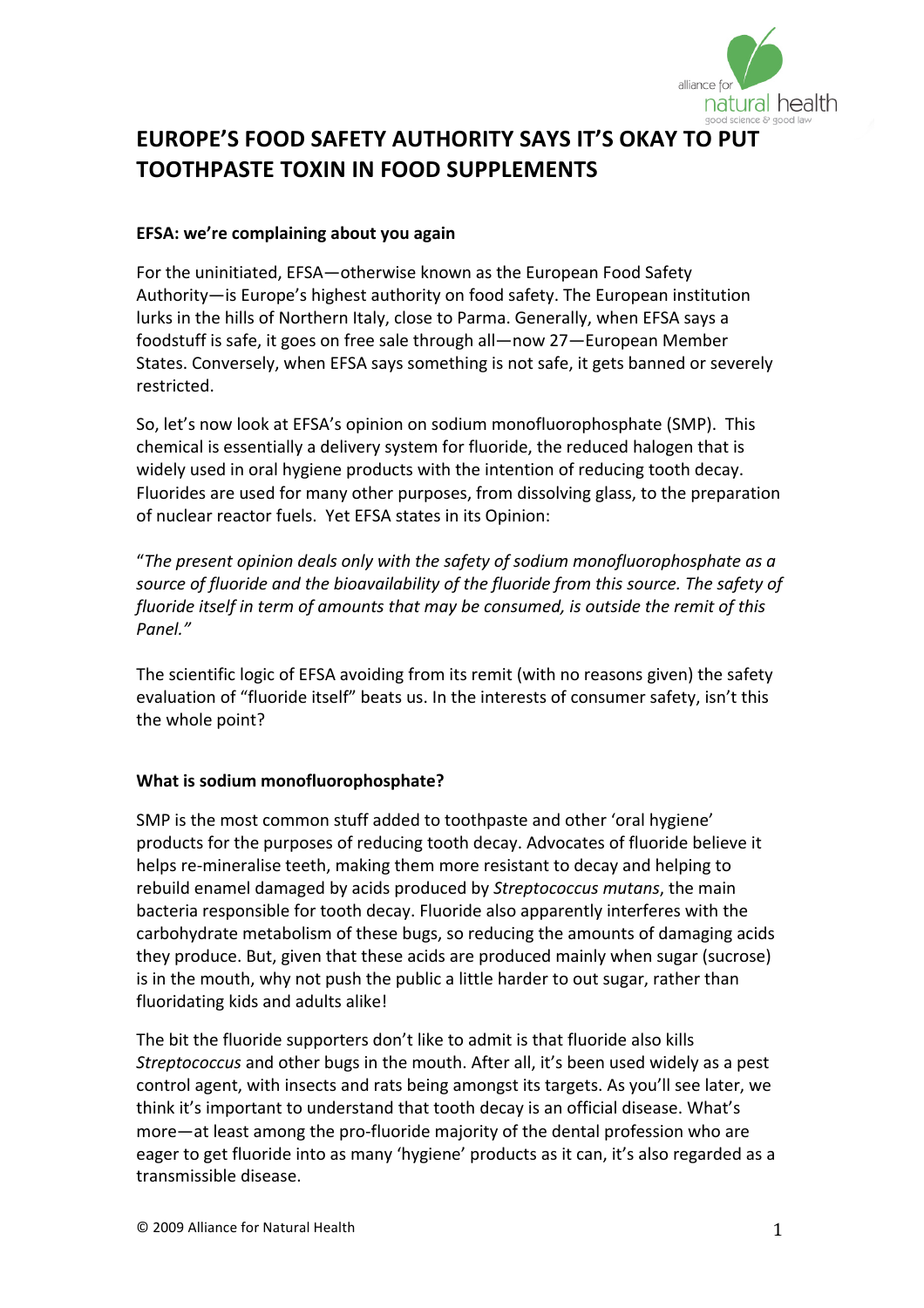

There's actually a fair bit of scientific controversy as to just how well fluoride, especially when added to the drinking water supply, stops the rate at which our teeth rot. There are, for example, suggestions of some serious data manipulation in a number of the big studies carried out [1], but this is not the place for this particular discussion.
Of
course,
some
would
say—as
we
do—cutting
out sugar
(sucrose)
from your diet and brushing your teeth properly is probably a whole lot better than putting a poison in your mouth and either spitting it out or swallowing it.

The
intrinsic
toxicity
of
fluoride
is
the
reason
why
toothpaste
manufacturers
often include a warning on the tube which says 'don't' swallow'. It's toxic you see, very toxic. There is also quite a controversy as to whether repeated exposure to it might be
linked
to
cancer.

Well surprise, surprise. Before you even get off the first page of EFSA's Opinion, dated 27<sup>th</sup> November 2008, you stumble across the following:

## "…. *conclusions
of
comprehensive
evaluations
indicate
that
genotoxicity
and carcinogenicity
are
not
of
concern
for
fluoride
exposure
in
humans."*

That's
a
little
odd,
when
there's
a
fair
old
literature
on
cancer
and
mutation
risks from fluoride. Not least of all is a large epidemiological study carried out by Japanese scientists
on
a
very
large
US
data
set
involving
over
20
million
Americans
subjected to varying levels of fluoride in the water supply. They found that there was a positive association between fluoride concentration in two-thirds of the 36 different types of cancer that were recorded [2]. This is not the sort of data you could ignore, surely?

There's
also
a
bunch
of
other
things
that
fluoride
has
been
implicated
in,
including increased
risk
of
bone
fractures,
learning
difficulties
in
children
exposed
while foetuses,
other
neurotoxic
effects
and
possibly
predisposition
to
Alzheimer's
Disease. But EFSA's selective exploration of the data seems to have bypassed these papers.

### **New
use
for
toothpaste
toxin**

Now, here's how the two companies who have petitioned EFSA for approval of SMP propose
to
use
the
chemical:

"*Sodium
monofluorophosphate
is
intended
to
be
used
by
both
petitioners
in
food*  supplements as a source of fluoride in the forms of multi-vitamin, multi-mineral *supplements,
solid
tablets
or
tablets
dispersible
in
liquid."*

This equates to saying: "The stuff we've been telling you for years not to swallow in toothpaste is now safe to take as a supplement. In fact, we now think it's a good idea to add the toothpaste toxin to your daily multi-vitamin."

### **Is
fluoride
a
nutrient,
a
toxin
or
a
drug?**

The premise of something being both a nutrient and a potential toxin is not new. In fact, one of the most fundamental tenets of toxicology is that all things are toxic, it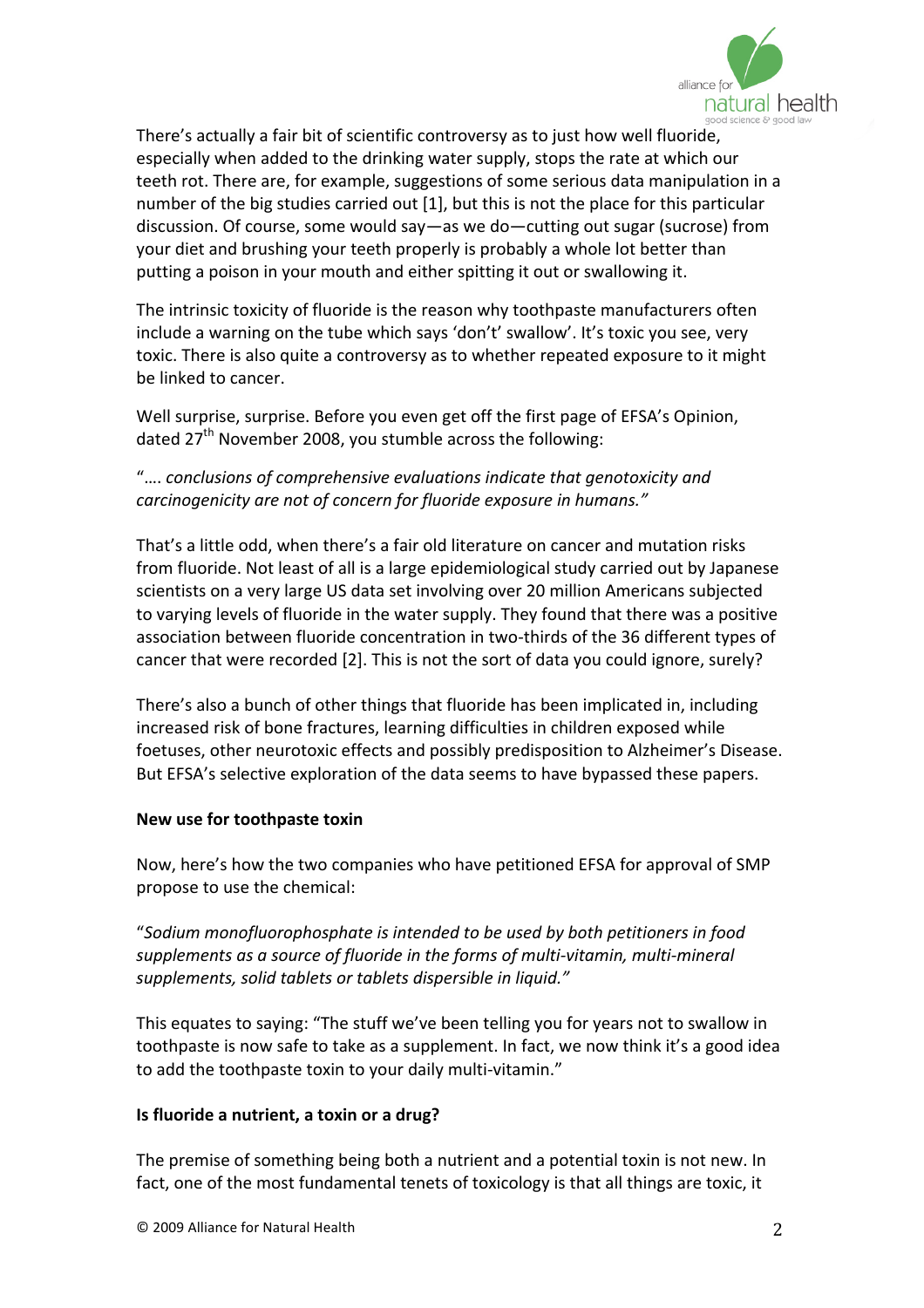

just
depends
on
the
dose.
Theophrastus
Phillipus
Auroleus
Bombastus
von Hohenheim,
better
known
as
Paracelsus,
came
upon
this
general
view
some
500
or so
years
ago.

The
real
questions
of
course
should
be:
what
dose
is
safe
and
what
dose
becomes toxic, to whom? But, as we've already heard, EFSA isn't too bothered by this as it's 'not within its remit'

Another
issue
we
should
contemplate
is:
why
is
EFSA
doing
risk
assessments
on
a product
where
the
intended
use
is
not
nutritional?
Why
is
it
evaluating
a
product that is used to treat a disease—in this case dental caries—that should make all fluoride products used for this purpose fall fairly and squarely under medicines law?

The
UK
National
Health
Service
website
states
in
its
advice
to
patients
[3]:

*"If
you
are
prone
to
dental
decay,
your
dentist
may
advise
the
use
of
fluoride*  supplements in addition to fluoride toothpaste for extra protection. However, it is *very
important
that
fluoride
supplements
are
only
taken
on
the
advice
and
instruction of
your
dentist."*

This is clearly a medicinal use of fluoride. After all, the definition of a medicine under European
law
is
as
follows:

## "Any substance or combination of substances presented as having properties for *treating
or
preventing
disease
in
human
beings"* (amending
Directive
2004/27/EC).

But
medicinal
applications are
firmly
outside
the
remit
of
EFSA,
which
is
an
authority on
food.
Medicines
are
dealt
with
centrally
by
another
European
institution,
the London‐based
European
Medicines
Agency
(EMEA).

So
why
is EFSA
evaluating fluorides like SMP and calcium fluoride for use in food supplements when they are being
used
to
treat
or
prevent
a
disease?

SMP
and
its
other
synthetic
fluoride
cousins
are
neither
essential
minerals,
nor
are they
generally
regarded
as
nutrients.
There
is,
however,
quite
a
body
of
work
being generated
by
the
pharmaceutical
industry
which
shows
how
fluoride
can—because of
its
intimate
relationship
with
calcium—help
re‐mineralise
bones
and
hence
reduce osteoporosis.
But,
owing
to
this
very
same
relationship,
there's
also
unequivocal evidence
that
calcium
can
be
stripped
out
of
bones
and
teeth
and
cause
skeletal
and dental
fluorosis.
It's
a
classic
double‐edge
sword
that
involves
the
perpetual conundrum of considering risk, benefit and dosage assessments. This is the domain of
drug
not
food
regulating
authorities.

Drug
companies
do
already have
a
series
of
fluoride
drugs
on
the
market
that
aim
to get this balance tipping the right way; they deliver fluoride at relatively low doseslogically—beneath those that cause the calcium to be stripped out. Again, it's all rather medical and not at all 'foody'. Get the dose wrong and you could really harm people,
especially
if
they
are
already
living
in
an
area
where
the
drinking
water
is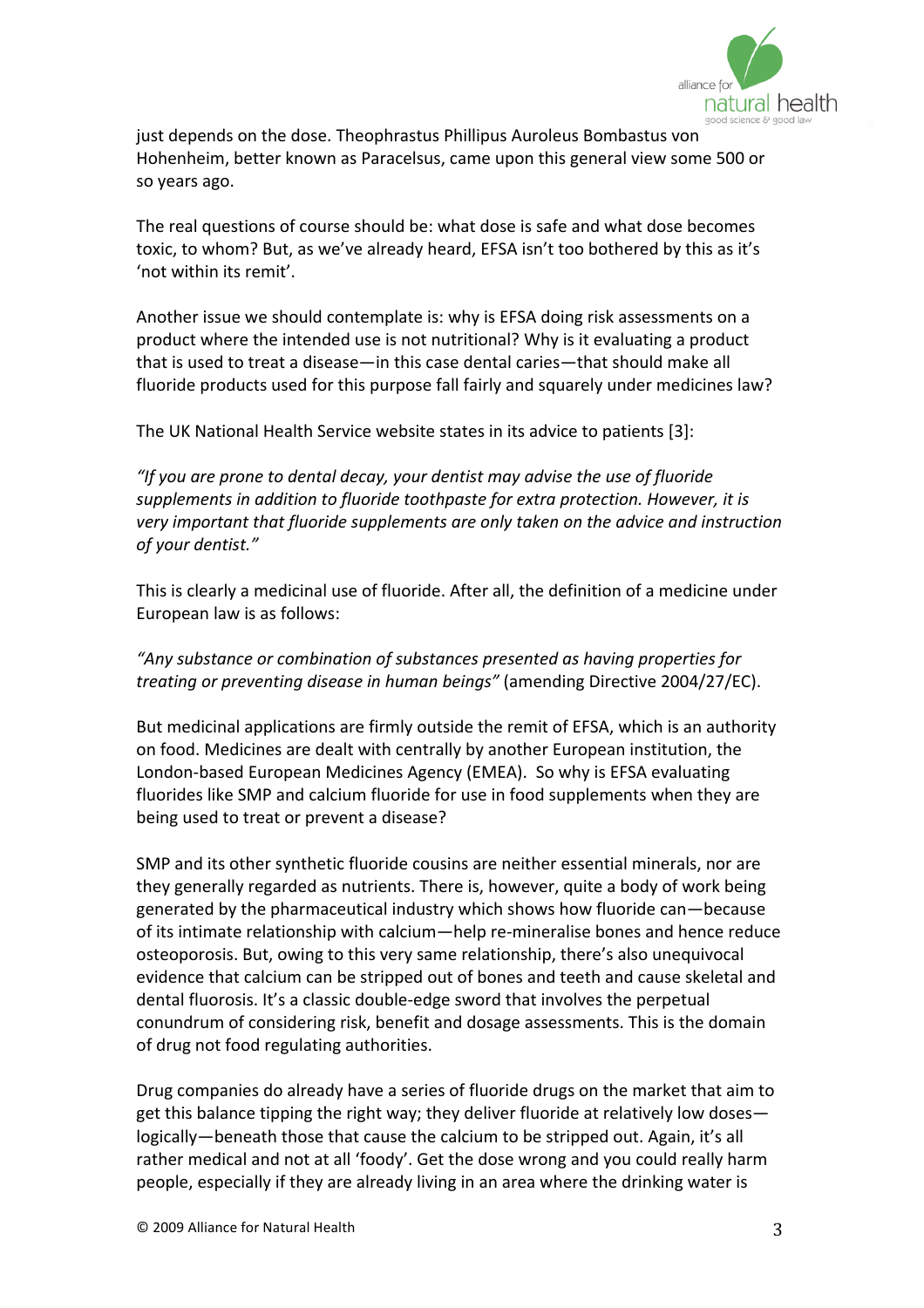

fluoridated.

EFSA
hasn't
touched
on
the
non‐tooth
decay
uses
of
SMP
because
the
petitioners know
their
products
would
have
to
be
regarded
as
drugs
if
they
did.
After
all,
every medical
encyclopedia
tells
us
that
osteoporosis
is
a
disease.
But
the
problem
for
EFSA is;
so
is
dental
caries!

So,
here
we
have
EFSA
evaluating
fluoride's
safety
in
food
supplements,
but
EFSA scientists
haven't
even
touched
on
evaluating
how
it
works,
if
it
works,
or
if
there might
be
less
risky
ways
of
getting
the
same,
or
even
better,
results!
We're
left thinking
It
would
be
uncharacteristically
progressive
of
EFSA
to
suggest
that removing
sucrose
from
childrens'
confectionary,
which
would
eliminate
the conditions
in
which
oral
bacteria
(*Streptococcus
mutans*in
particular)
produce enamel‐destroying
acids,
would
be
more
appropriate
than
offering
fluoride
as
a
food supplement.
Sucrose
could
be
replaced
by
other
sugars
like
glucose
or
xylitol
that don't
create
these
conditions.
But
again,
these
sorts
of
considerations
are inexplicably outside EFSA's remit. EFSA's desire to compartmentalise its risk assessment
work,
without
looking
at
any
of
the
benefits
of
a
given
foodstuff,
is
now legendary—and completely irrational! This approach is contrary to the interests of public
health
and
urgently
needs
reviewing.

Who decides when the rules can be bent? Why are the rules bent when it suits? Why so much leniency and avoidance of known scientific facts when these decisions may endanger
public
health?
Especially
when
in
other
cases,
EFSA
takes
an
incredibly cautious
line,
complains
of
inadequate
data
to
prove
safety
and
gives
a
slather
of negative
opinions.
Negative
opinions
have
been
the
fate
or
likely,
soon
will
be,
for
a range of beneficial minerals like vanadium and chromium (which compete with antidiabetic
drugs)
and
silver
(which
competes
with
antibiotics).

### **Scientific
junk**

We were flabbergasted when we read the basis on which the green light was given to
SMP.
We
remain
flabbergasted.
In
fact,
we
are
unlikely
to
recover
from
this condition
until
EFSA
decides
to
use
consistent,
rational
and
objective
scientific methods
when
it
undertakes
its
risk
assessments.

In 2005, EFSA set Tolerable Intake Levels (TIL) [4]—in other words the maximum amount you can ingest safely on a daily basis from all sources—that just don't fit either with the science or its methodology already used on essential vitamins and minerals. These are the ones that are actually good for us.

They've conveniently set the following maximum safe levels:

- 1.5 mg/day for children aged 1-3 years
- 2.5 mg/day for children aged 4-8 years
- 5 mg/day for children aged 9-15 years
- 7 mg/day for children over 15 years and adults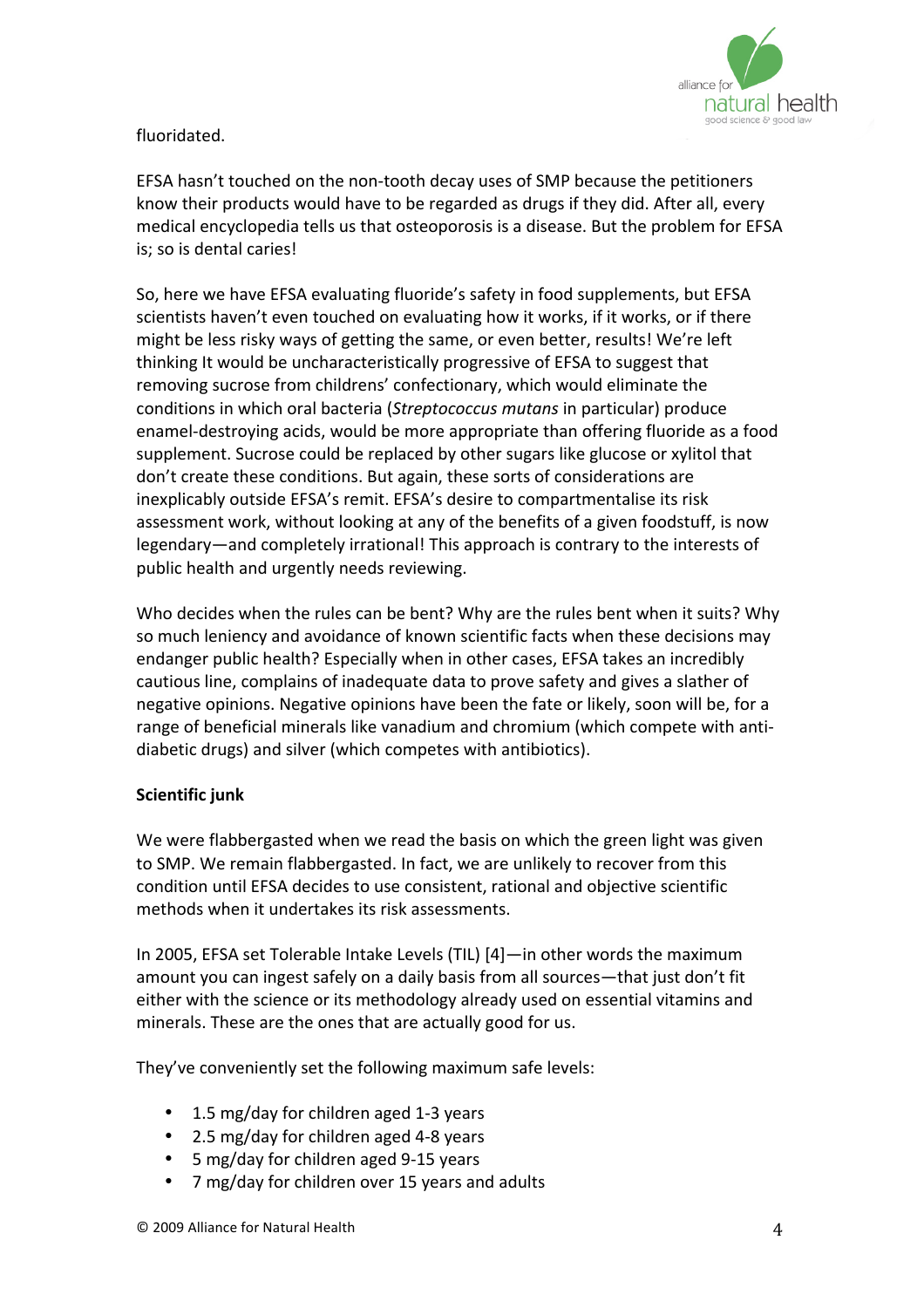

We say 'conveniently' because we know that they know that countries like Ireland and the UK, who fluoridate all or some of their public water supplies like to do this at about a level of 1 mg /L. So because a 3-year-old doesn't generally drink more than 1.5
litres
of
water
a
day,
EFSA
feels
comfortable
its
TIL
can't
be
exceeded.
The
same goes
for
an
adult.
If
you
are
a
keen
sportsperson
and
sweat
a
lot,
you
could
find yourself
drinking
up
to
7
litres
a
day.
Again
you
wouldn't
have
exceeded
EFSA's claimed
safe
level
if
you
were
drinking
fluoridated
tap
water.
But,
we
presume,
EFSA would
be
assuming
you
don't
swallow
your
toothpaste.

But hold on a minute; EFSA are meant to be separated from these practical realities. They are meant to be doing the real science and perusing all data that is relevant and making
objective
judgments
about
safety
using
a
full
complement
of
available
data and
the
latest
risk
assessment
science!

And
this
is
where
we
have
no
option
but
to
use
the
necessarily
harsh
term
'scientific junk'. EFSA have completely ignored a good body of evidence that suggests that dental fluorosis—which it agrees is the most sensitive indicator of fluoride toxicity occurs
in
children
when
the
fluoride
(natural
or
synthetic) content
of
drinking water exceeds
around
0.7
mg/L
[5,6,7,8].

This 0.7 mg/L threshold level is just under half of the 1.5 mg/L maximum safety level set by the World Health Organization (WHO) for drinking water. The WHO, which actually recommends a maximum artificial fluoridation level of  $0.5 - 1.0$  mg/L to account
for
extra
fluoride
that
might
be
in
the
diet,
has
a
better
excuse. It
implies that if it went much lower, there would be a major issue for all those parts of the world where natural fluorides—which seem to be intrinsically safer than artificial ones
like
SMP—find
their
way
into
the
drinking
water
supplies,
Ethiopia
being
a
case in
point.

Bottom line: why is EFSA saying adults are fine with 7 mg/day, and why are they allowing
very
young
kids
to
have
1.5
mg
a
day
when
the
most
well
accepted
data
on water consumption [9] shows that 3-year-olds should consume 1.3 litres?

Now for some simple maths: 1.3 (volume of water needed by a toddler daily) multiplied by 1 (the typical amount of fluoride in fluoridated tap water) equals 1.3, conveniently
under
the
1.5
mg
'safe
level'
set
by
EFSA.

But
if
the
threshold concentration
in
drinking
water
as
shown
by
a
number
of
scientific
studies
is
actually 0.7 mg/L, to calculate the daily threshold dose BELOW which you need to be if you want to be safe, you must multiply 1.3 (the amount of water consumed) by 0.7 (the concentration
above
which
dental
fluorosis
occurs). This
gives
you
0.91
mg/day.
This amount
should
be
at
the
very
least
an
approximation
to
the
Lowest
Observable Adverse
Effect
level
(LOAEL)
in
risk
assessment.

So why isn't the actual safe level stipulated by the European regulator well below 0.9 mg/day
for
toddlers?
Remember
0.9
mg/day
is
the
threshold!
By
the
time
you include an uncertainty factor, it would be inconceivable—assuming use of the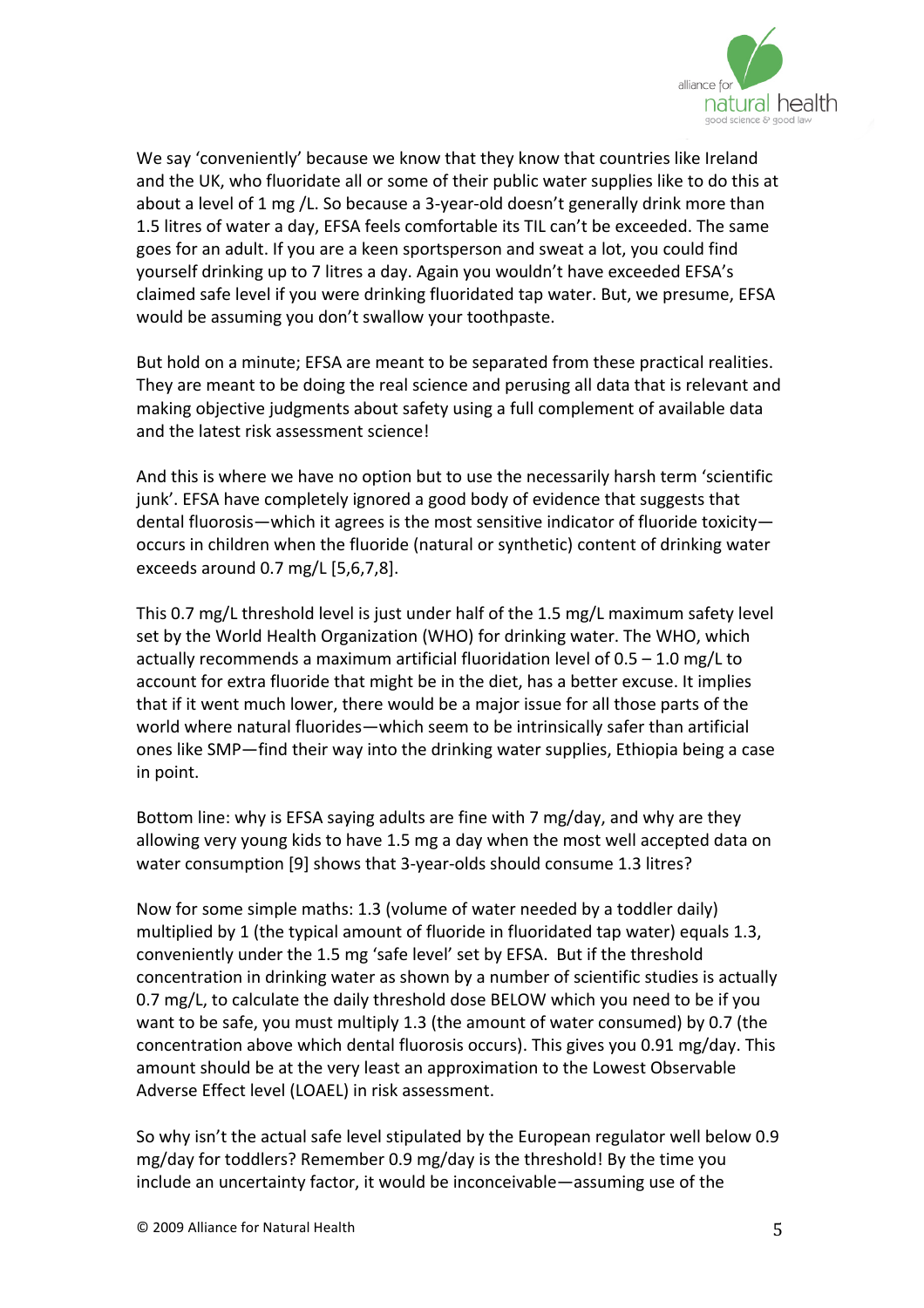

approach
EFSA
employs
for
essential
vitamins
and
minerals—to
come
up
with
a
safe level more than one-tenth of this amount. Therefore: best case scenario, at least for toddlers;
the
maximum
safe
level
should
not
exceed
0.09
mg/day.

We'll remind you again, that EFSA's supposed safe level for toddlers is 1.5 mg/day, which is almost 17 times greater than what is probably a much more accurate safe level! And the petitioners want to use SMP to deliver fluoride at levels up to 2 mg/day,
22
times
over
the
safe
level
we've
just
determined.

#### **Back
to
supplements**

It's much harder to have a clear view on the safety of SMP for adults, as we're somewhat less susceptible to having the calcium stripped out of our teeth. But we're still
quite
susceptible
to
having
it
stripped
out
of
less
visible
and
hard
to
monitor areas
like
our
skeletal
structure,
hence
the
well
researched
positive association between
fluoride
and
bone
fractures.
There's
almost
certainly
a
relationship between
fluoride
and
osteoporosis,
but
that's
a
hot
subject
that
we're
not
meant
to talk about. Rather like the cancer link. So we won't talk about it (any more).

In looking at the dose range requested by the petitioners, EFSA says: "*However,
when
the
potential
fluoride
contribution
of
sodium
monofluorophosphate*  supplementation is added to the total fluoride daily exposures estimates in Europe for children, fluoride tolerable upper intake levels **will be exceeded in most cases**." [our emphasis].

But they still give it a green light? They are seemingly happy that the group most vulnerable to the effects of fluoride-children-get exposed to fluoride supplements? To arrive at this conclusion, EFSA have had to use a completely different approach to that which they've used for the essential vitamins and minerals. With these, EFSA subtracts the highest daily intakes that can be found in a given
society
from
a
highly
precautionary
Upper
Level
(along
the
lines,
but
even more cautious than the one of 0.09 mg/day that we calculated above) to give the supplemental
maximum
level.
This
procedure
is
guided
by
statements
made
in Article
5
of
the
EU
Food
Supplements
Directive
(2002/46/EC).

However,
in
EFSA's
fluoride
Opinion,
EFSA
scientists
ignore
a
whole
bunch
of
key literature, they ignore relevant uncertainty factors in creating their Upper Level and they
are
happy
to
not
subtract
highest
mean
dietary
intakes
from
the
Upper
Level. All
to
make
sure
the
petitioners
can
have
a
toxin
that
is
intended
to
treat
or
prevent a
disease
in
the
mouth
and
may,
in
the
process,
expose
consumers
to
significant health
risks.

It's hard to explain this in any other way other than the abuse of science to suit big corporate concerns. This is junk science. This is downright dangerous science. If it is none
of
these,
might
EFSA
care
to
give
us
some
justification
for
the
radically
different approaches
used
to
evaluate
this
intrinsically
toxic
biocide
as
compared
with intrinsically safe and beneficial vitamins? Remember: when the latest science tells us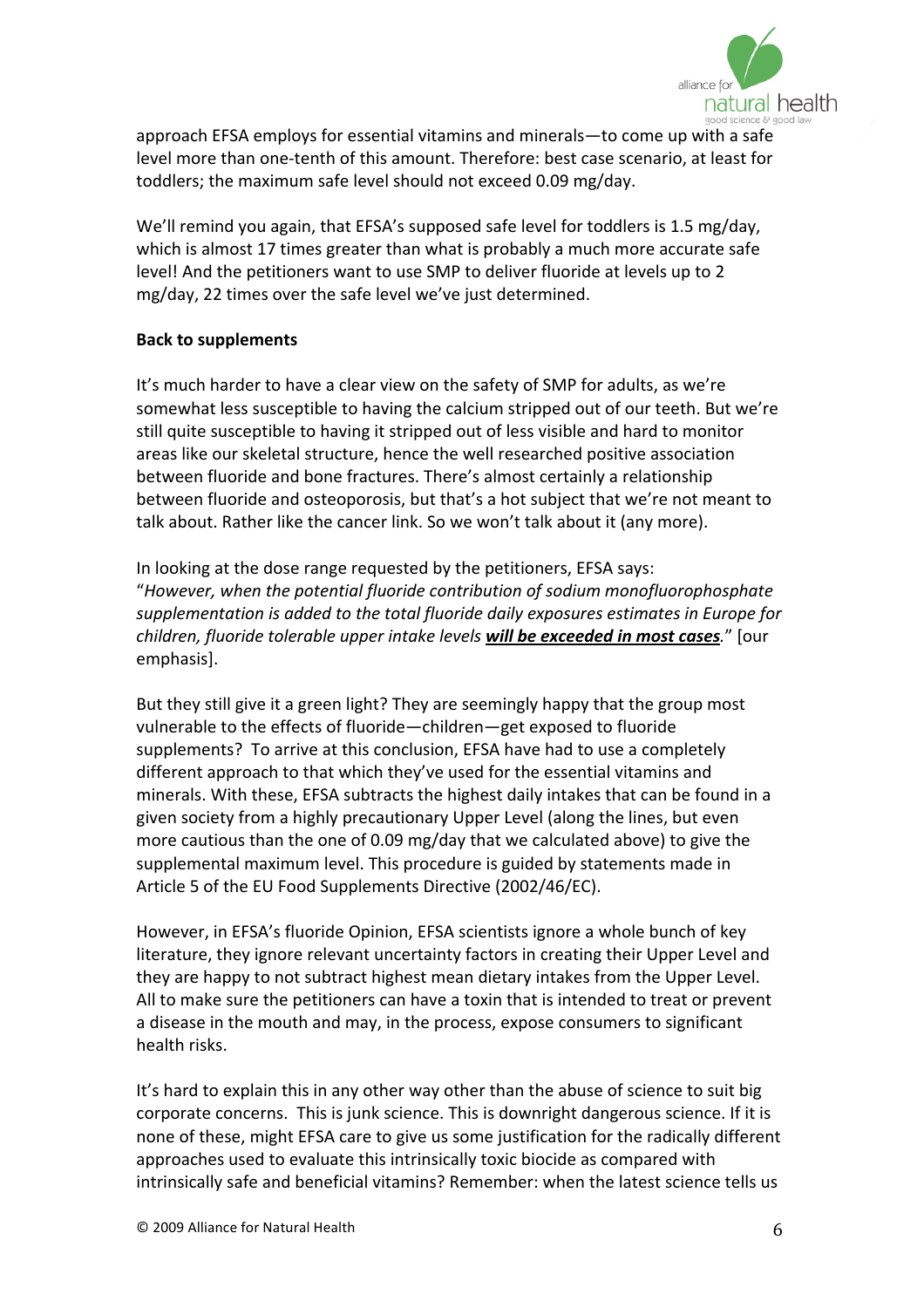

that
those
of
us
who
don't
get
into
the
sun
in
northern
Europe
should
be
taking around
4000
IU
of
vitamin
D3
a
day
(notably
in
the
winter
months),
it's
astonishing that
European
risk
assessment
science
has
found
a way
of
saying
that
we
shouldn't take more than a twentieth of this (200 IU) daily! That's the amount, proportionately,
that
your
body
gets
when
exposed
to
less
than
30
seconds
of sunlight in the midsummer!

Supplementing
with
a
toothpaste
toxin
is
madness,
when
the
product
should properly
be
registered
as
either
a
biocide
(under
the
EU
Biocidal
Products
Directive) or
as
a
full
blown
licenced
medicine.
Is
EFSA
really
preferring
certain
petitioners?

Who could trust EFSA to use good science when it appears so ready to alter its risk assessment
procedures
to
suit
commercial
interests—and
allow
us
(and
especially our
children)
to
be
poisoned
in
the
process?

While EFSA takes this very cavalier, non-precautionary approach to fluoride on one hand, it then uses ultra-restrictive risk assessments that lead to bans on nutrients that are good for us. But maybe it's that old chestnut: has EFSA, like so many government
authorities
around
the
world
responsible
for
licencing
of
medicines, become
vulnerable
to
pressure
from
some
of
the
largest
corporations
on
the
planet?

#### **References**

- 1. Colquhoun
J.
Why
I
changed
my
mind
about
water
fluoridation. *Perspect
Biol Med.*1997;
41(1):
29‐44.
- 2. Takahashi K, Akiniwa K, Narita K. Regression analysis of cancer incidence rates and water fluoride in the U.S.A. based on IACR/IARC (WHO) data (1978-1992). International Agency for Research on Cancer. *J Epidemiol*. 2001; 11(4): 170-9.
- 3. UK
National
Health
Service
Choices
page
on
fluoride: *http://www.nhs.uk/conditions/fluoride/Pages/Introduction.aspx?url=Pages/W* hat-is-it.aspx [last accessed 23 January 2009].
- 4. EFSA,
2005.
Opinion
of
the
Scientific
Panel
on
Dietetic
Products,
Nutrition
and Allergies
on
a
request
from
the
Commission
related
to
the
Tolerable
Upper Intake
Level
of
Fluoride. *The
EFSA
Journal*192,
1‐65.
- 5. Bottenberg
P,
Declerck
D,
Ghidey
W,
Bogaerts
K,
Vanobbergen
J,
Martens
L. Prevalence and determinants of enamel fluorosis in Flemish schoolchildren. *Caries
Res*.
2004;
38(1):
20‐8.
- 6. Ekanayake
L,
van
der
Hoek
W. Prevalence
and
distribution
of
enamel
defects and dental caries in a region with different concentrations of fluoride in drinking
water
in
Sri
Lanka. *Int
Dent
J.*2003;
53(4):
243‐8.